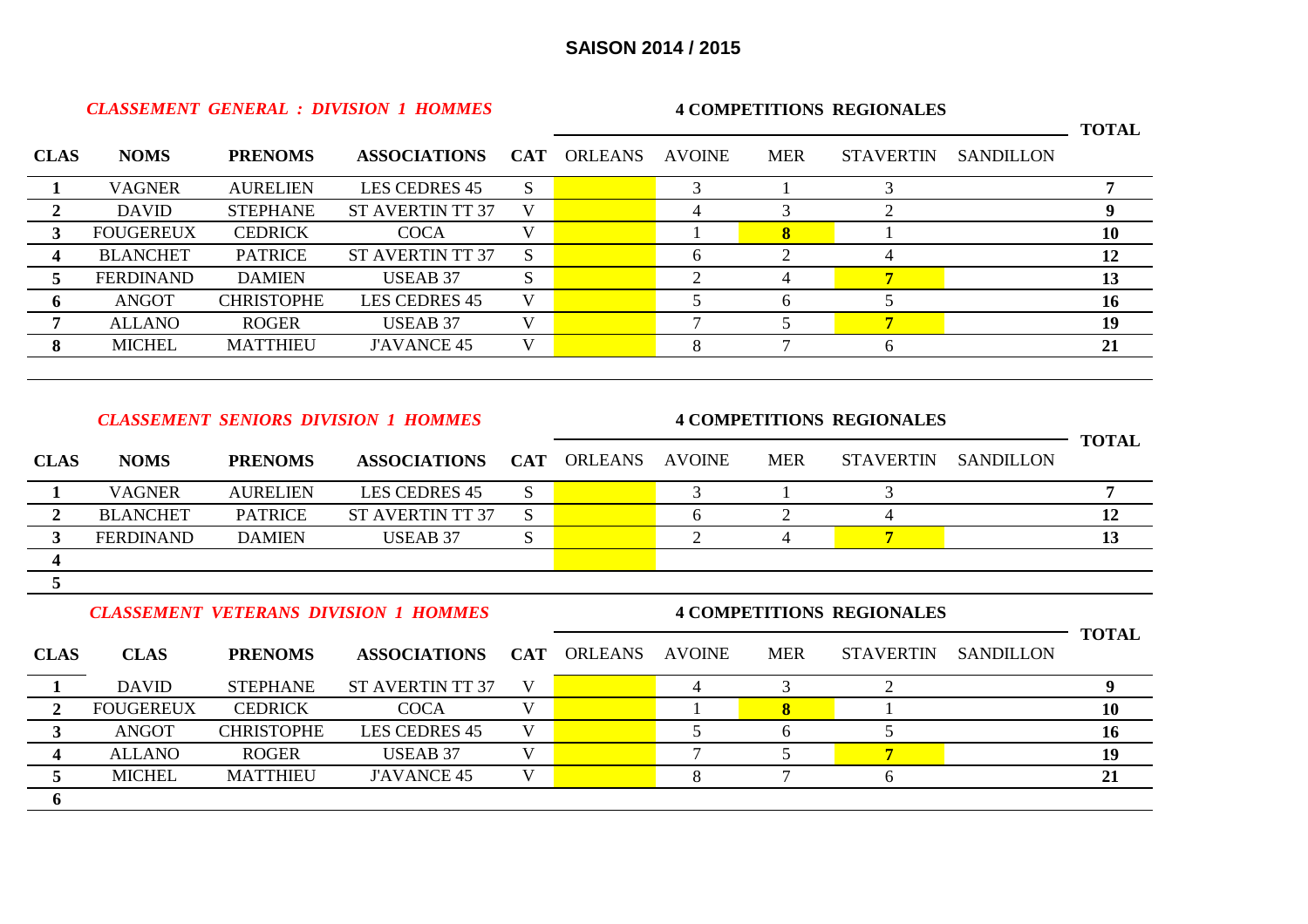|                         |                    |                  | <b>CLASSEMENT GENERAL : DIVISION 2 HOMMES</b> |                         | <b>4 COMPETITIONS REGIONALES</b> |                |                |                  |                  |              |  |  |
|-------------------------|--------------------|------------------|-----------------------------------------------|-------------------------|----------------------------------|----------------|----------------|------------------|------------------|--------------|--|--|
| <b>CLAS</b>             | <b>NOMS</b>        | <b>PRENOMS</b>   | <b>ASSOCIATIONS</b>                           |                         | CAT ORLEANS AVOINE               |                | <b>MER</b>     | <b>STAVERTIN</b> | <b>SANDILLON</b> | <b>TOTAL</b> |  |  |
| $\mathbf{1}$            | PELLIZOTTI         | <b>CEDRIC</b>    | <b>ADAPTSPORT 45</b>                          | <sub>S</sub>            |                                  | $\overline{4}$ | $\overline{2}$ | 3                |                  | 9            |  |  |
| $\mathbf{2}$            | <b>MALNOUE</b>     | <b>JONATHAN</b>  | COCA 45                                       | S                       |                                  |                | 9              | $\overline{2}$   |                  | 12           |  |  |
| $\overline{\mathbf{3}}$ | <b>JOST</b>        | <b>FABRICE</b>   | APAJH <sub>41</sub>                           | $\mathbf{V}$            |                                  | $\overline{7}$ |                | 5                |                  | 13           |  |  |
| 4                       | <b>BOITARD</b>     | <b>ALEXANDRE</b> | COCA 45                                       | S                       |                                  | 3              | 10             |                  |                  | 14           |  |  |
| 5                       | <b>MUELLE</b>      | <b>SYLVAIN</b>   | COCA 45                                       | S                       |                                  | $\overline{2}$ | $\tau$         | 6                |                  | 15           |  |  |
| 6                       | <b>CHAUX</b>       | <b>PHILIPPE</b>  | <b>ECLAIRCIE41</b>                            | $\overline{\mathbf{V}}$ |                                  | 8              | 5              | $\overline{7}$   |                  | 20           |  |  |
| $\overline{7}$          | <b>CHERIF</b>      | <b>SAADA</b>     | ASAR 45                                       | S                       |                                  | 6              | 6              | 9                |                  | 21           |  |  |
| 8                       | <b>PORCHER</b>     | <b>SYLVAIN</b>   | LES CEDRES 45                                 | S                       |                                  | 20             | $\overline{4}$ | $\overline{4}$   |                  | 28           |  |  |
| 9 <sup>°</sup>          | <b>JEGADEN</b>     | <b>JEAN-NOEL</b> | <b>USEAB 37</b>                               | V                       |                                  | 9              | $\overline{3}$ | 16               |                  | 28           |  |  |
| 10                      | <b>DESHAYES</b>    | <b>GUY</b>       | COCA 45                                       | V                       |                                  | $\mathfrak{S}$ | <b>18</b>      | 8                |                  | 31           |  |  |
| 11                      | <b>LEPERT</b>      | <b>ALEXANDRE</b> | <b>ECLAIRCIE41</b>                            | S                       |                                  | 13             | 8              | 16               |                  | 37           |  |  |
| 12                      | <b>GOURCILLEAU</b> | <b>JOEL</b>      | <b>LES CEDRES 45</b>                          | V                       |                                  | 11             | 17             | 11               |                  | 39           |  |  |
| 13                      | <b>PASQUIS</b>     | <b>BENOIT</b>    | ASAR 45                                       | V                       |                                  | 17             | 12             | 12               |                  | 41           |  |  |
| 14                      | <b>MOLLARD</b>     | <b>BENOIT</b>    | <b>J'AVANCE 45</b>                            | S                       |                                  | 20             | 11             | 10               |                  | 41           |  |  |
| 15                      | <b>BILLOT</b>      | <b>SEBASTIEN</b> | COCA 45                                       | S                       |                                  | 15             | 14             | 13               |                  | 42           |  |  |
| 16                      | <b>GOURRIER</b>    | <b>EMMANUEL</b>  | <b>ST AMANDOIS 18</b>                         | S                       |                                  | 10             | <b>18</b>      | 16               |                  | 44           |  |  |
| 17                      | <b>DELERAT</b>     | <b>CLAUDE</b>    | COCA 45                                       | V                       |                                  | 14             | 16             | 15               |                  | 45           |  |  |
| 18                      | <b>CHEDIN</b>      | <b>DOMINIQUE</b> | <b>ST AMANDOIS 18</b>                         | $\mathbf{V}$            |                                  | 12             | <b>18</b>      | 16               |                  | 46           |  |  |
| 19                      | <b>BLOIS</b>       | <b>PASCAL</b>    | <b>LES CEDRES 45</b>                          | V                       |                                  | 18             | 13             | 16               |                  | 47           |  |  |
| 20                      | <b>DUCHENE</b>     | <b>PATRICK</b>   | ASAR 45                                       | V                       |                                  | 19             | 15             | 14               |                  | 48           |  |  |
| 21                      | <b>VERTALDI</b>    | <b>PHILIPPE</b>  | <b>ST AMANDOIS 18</b>                         | V                       |                                  | 16             | <b>18</b>      | 16               |                  | 50           |  |  |
|                         |                    |                  |                                               |                         |                                  |                |                |                  |                  |              |  |  |
|                         |                    |                  |                                               |                         |                                  |                |                |                  |                  |              |  |  |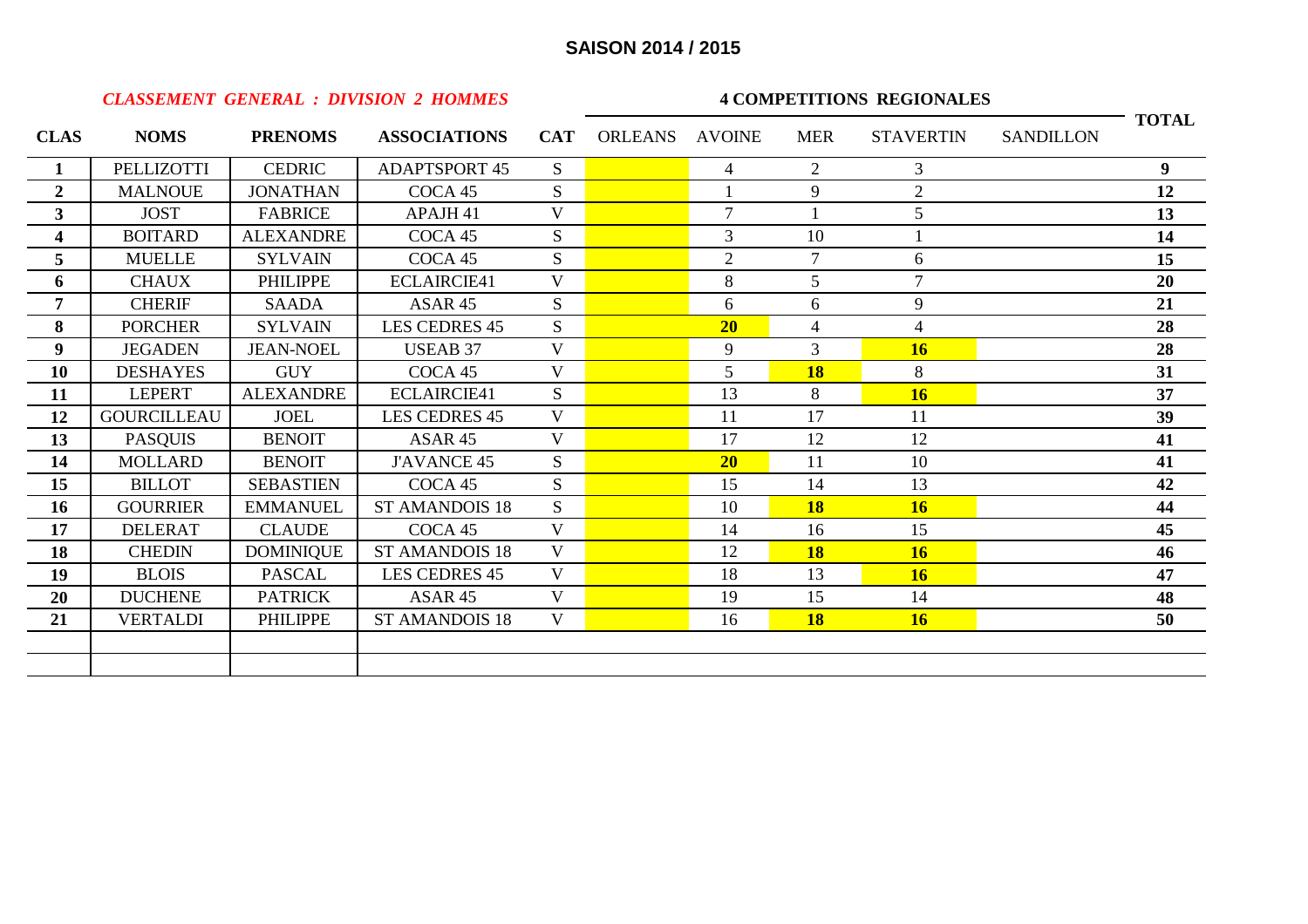|                |                 |                  | <b>CLASSEMENT SENIORS DIVISION 2 HOMMES</b> |            | <b>4 COMPETITIONS REGIONALES</b> |               |            |                  |                  |              |  |  |
|----------------|-----------------|------------------|---------------------------------------------|------------|----------------------------------|---------------|------------|------------------|------------------|--------------|--|--|
| <b>CLAS</b>    | <b>NOMS</b>     | <b>PRENOMS</b>   | <b>ASSOCIATIONS</b>                         | <b>CAT</b> | <b>ORLEANS</b>                   | <b>AVOINE</b> | <b>MER</b> | <b>STAVERTIN</b> | <b>SANDILLON</b> | <b>TOTAL</b> |  |  |
|                | PELLIZOTTI      | <b>CEDRIC</b>    | <b>ADAPTSPORT 45</b>                        | S          |                                  | 4             |            |                  |                  | 9            |  |  |
| 2              | <b>MALNOUE</b>  | <b>JONATHAN</b>  | COCA 45                                     | S          |                                  |               | 9          |                  |                  | 12           |  |  |
| $\overline{3}$ | <b>BOITARD</b>  | ALEXANDRE        | COCA 45                                     | S          |                                  | 3             | 10         |                  |                  | 14           |  |  |
| 4              | <b>MUELLE</b>   | <b>SYLVAIN</b>   | COCA <sub>45</sub>                          | S          |                                  | 2             |            | 6                |                  | 15           |  |  |
| $\overline{5}$ | <b>CHERIF</b>   | SAADA            | ASAR 45                                     | S          |                                  | 6             | 6          | 9                |                  | 21           |  |  |
| 6              | <b>PORCHER</b>  | <b>SYLVAIN</b>   | <b>LES CEDRES 45</b>                        | S.         |                                  | 20            |            |                  |                  | 28           |  |  |
| 7              | <b>LEPERT</b>   | ALEXANDRE        | ECLAIRCIE41                                 | S.         |                                  | 13            | 8          | 16 <sup>2</sup>  |                  | 37           |  |  |
| 8              | <b>MOLLARD</b>  | <b>BENOIT</b>    | <b>J'AVANCE 45</b>                          | S.         |                                  | <b>20</b>     | 11         | 10               |                  | 41           |  |  |
| 9              | <b>BILLOT</b>   | <b>SEBASTIEN</b> | COCA 45                                     | S          |                                  | 15            | 14         | 13               |                  | 42           |  |  |
| 10             | <b>GOURRIER</b> | <b>EMMANUEL</b>  | <b>ST AMANDOIS 18</b>                       | S          |                                  | 10            | 18         | 16               |                  | 44           |  |  |
| 11             |                 |                  |                                             |            |                                  |               |            |                  |                  |              |  |  |

#### *CLASSEMENT VETERANS DIVISION 2 HOMMES* **4 COMPETITIONS REGIONALES**

| <b>CLAS</b> | <b>NOMS</b>        | <b>PRENOMS</b>   | <b>ASSOCIATIONS</b>   | <b>CAT</b> | <b>ORLEANS</b> | <b>AVOINE</b>   | <b>MER</b> | <b>STAVERTIN</b> | <b>SANDILLON</b> | <b>TOTAL</b> |
|-------------|--------------------|------------------|-----------------------|------------|----------------|-----------------|------------|------------------|------------------|--------------|
|             | <b>JOST</b>        | <b>FABRICE</b>   | APAJH 41              | V          |                | $\mathbf{\tau}$ |            |                  |                  | 13           |
| 2           | <b>CHAUX</b>       | <b>PHILIPPE</b>  | <b>ECLAIRCIE41</b>    | V          |                | 8               |            |                  |                  | 20           |
| 3           | <b>JEGADEN</b>     | <b>JEAN-NOEL</b> | <b>USEAB 37</b>       | V          |                | 9               |            | <b>16</b>        |                  | 28           |
| 4           | <b>DESHAYES</b>    | <b>GUY</b>       | COCA 45               | V          |                |                 | <b>18</b>  | 8                |                  | 31           |
| 5           | <b>GOURCILLEAU</b> | <b>JOEL</b>      | <b>LES CEDRES 45</b>  | V          |                | 11              | 17         | 11               |                  | 39           |
| 6           | <b>PASQUIS</b>     | <b>BENOIT</b>    | ASAR <sub>45</sub>    | V          |                | 17              | 12         | 12               |                  | 41           |
| 7           | <b>DELERAT</b>     | <b>CLAUDE</b>    | COCA 45               | V          |                | 14              | 16         | 15               |                  | 45           |
| 8           | <b>CHEDIN</b>      | <b>DOMINIQUE</b> | <b>ST AMANDOIS 18</b> | V          |                | 12              | <b>18</b>  | <b>16</b>        |                  | 46           |
| 9           | <b>BLOIS</b>       | <b>PASCAL</b>    | <b>LES CEDRES 45</b>  | V          |                | 18              | 13         | <b>16</b>        |                  | 47           |
| 10          | <b>DUCHENE</b>     | <b>PATRICK</b>   | ASAR 45               | V          |                | 19              | 15         | 14               |                  | 48           |
| 11          | <b>VERTALDI</b>    | <b>PHILIPPE</b>  | <b>ST AMANDOIS 18</b> | V          |                | 16              | <b>18</b>  | 16               |                  | 50           |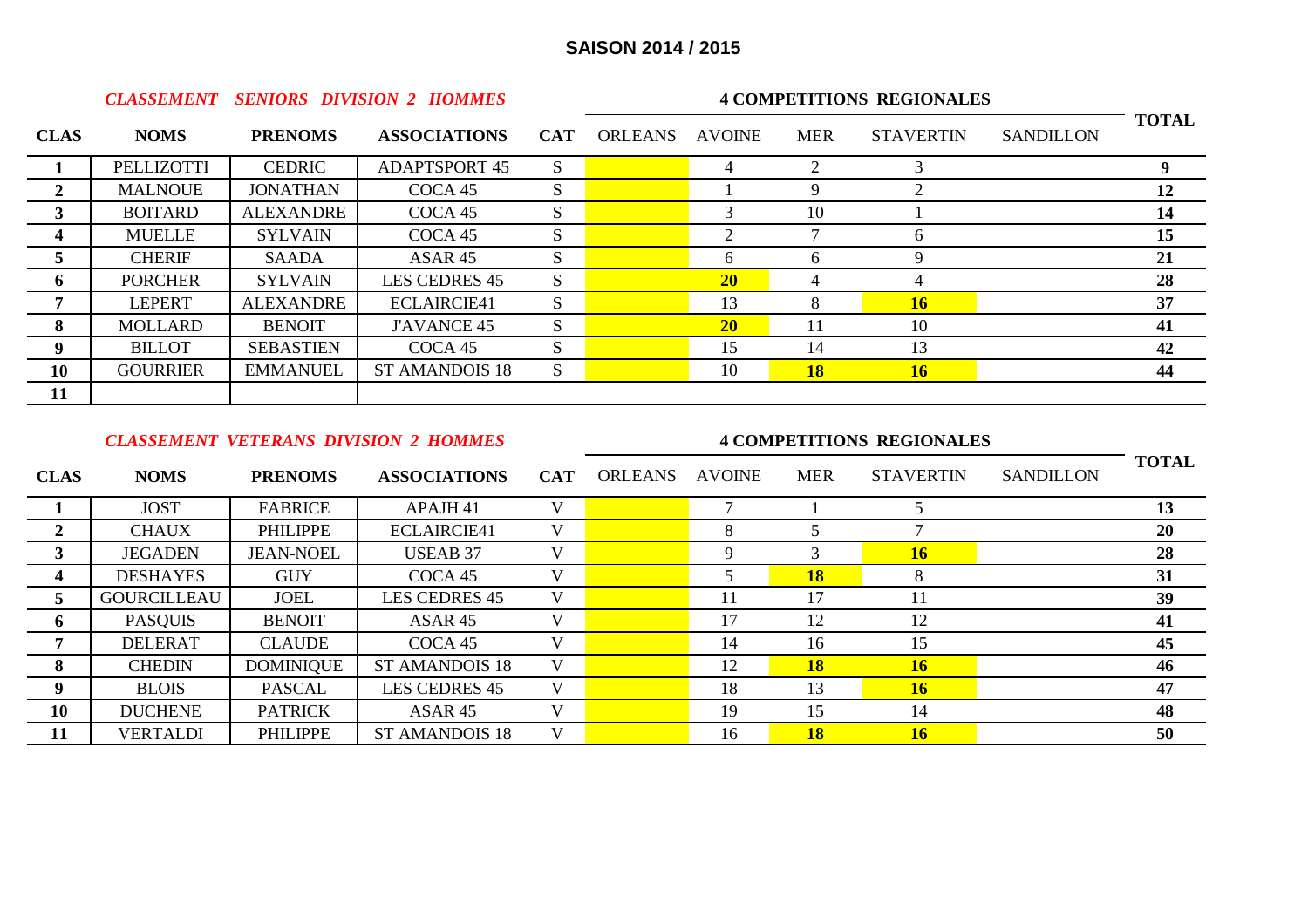|                  |                   |                  | <b>CLASSEMENT GENERAL : DIVISION 3 SENIOR HOMMES</b> |              | <b>4 COMPETITIONS REGIONALES</b> |  |                |                  |                  |              |  |  |
|------------------|-------------------|------------------|------------------------------------------------------|--------------|----------------------------------|--|----------------|------------------|------------------|--------------|--|--|
| <b>CLAS</b>      | <b>NOMS</b>       | <b>PRENOMS</b>   | <b>ASSOCIATIONS</b>                                  |              | CAT ORLEANS AVOINE               |  | <b>MER</b>     | <b>STAVERTIN</b> | <b>SANDILLON</b> | <b>TOTAL</b> |  |  |
|                  | <b>FORMONT</b>    | <b>ROMUALD</b>   | COCA 45                                              | S            | $\overline{2}$                   |  |                | 3                |                  | 6            |  |  |
| $\boldsymbol{2}$ | <b>MAUCHIEN</b>   | <b>BENOIT</b>    | APAJH 41                                             | S            |                                  |  | $\overline{2}$ | 5                |                  | 8            |  |  |
| 3 <sup>1</sup>   | LELU              | <b>VINCENT</b>   | <b>ADAPTSPORT 45</b>                                 | S            | 3                                |  | 3              | $\overline{2}$   |                  | 8            |  |  |
| 4                | <b>JUDEAUX</b>    | <b>NICOLAS</b>   | <b>ADAPTSPORT 45</b>                                 | <sub>S</sub> | 5                                |  | 4              | 6                |                  | 15           |  |  |
| 5                | <b>CORDONNIER</b> | <b>DAVID</b>     | APAJH 41                                             | S            |                                  |  | 6              |                  |                  | 17           |  |  |
| 6                | <b>MALBRUN</b>    | <b>LEON</b>      | APAJH 41                                             | S            | 9                                |  | 7              |                  |                  | 17           |  |  |
| 7                | <b>LUTINIER</b>   | <b>JEREMY</b>    | <b>ADAPTSPORT 45</b>                                 | S            | 6                                |  | 5              | 8                |                  | 19           |  |  |
| 8                | <b>POULAIN</b>    | <b>YANNICK</b>   | COCA 45                                              | S            | 8                                |  | 8              | $\tau$           |                  | 23           |  |  |
| 9                | <b>LEFEVRE</b>    | <b>ARNAUD</b>    | COCA 45                                              | S            | 10                               |  | 15             | 10               |                  | 35           |  |  |
| 10               | <b>DUBOIS</b>     | <b>DENIS</b>     | LES CEDRES 45                                        | S            | 13                               |  | 13             | 9                |                  | 35           |  |  |
| 11               | <b>LEGRAND</b>    | <b>DIMITRI</b>   | <b>J'AVANCE 45</b>                                   | S            | 11                               |  | 9              | 15               |                  | 35           |  |  |
| 12               | <b>IAKOUTOV</b>   | <b>MAXIME</b>    | ASAR 45                                              | S            | $\overline{4}$                   |  | 17             | 15               |                  | 36           |  |  |
| 13               | <b>BACHA</b>      | <b>DAVID</b>     | COCA 45                                              | S            | 14                               |  | 11             | 13               |                  | 38           |  |  |
| 14               | <b>GAILLET</b>    | <b>THOMAS</b>    | <b>ADAPTSPORT 45</b>                                 | S            | 17                               |  | 10             | 11               |                  | 38           |  |  |
| 15               | <b>ALVES</b>      | <b>CEDRIC</b>    | COCA 45                                              | S            | 16                               |  | 12             | 15               |                  | 43           |  |  |
| 16               | <b>ALBINO</b>     | <b>SEBASTIEN</b> | LES CEDRES 45                                        | S            | 12                               |  | 17             | 15               |                  | 44           |  |  |
| 17               | <b>BEYHIER</b>    | <b>EDDY</b>      | <b>ADAPTSPORT 45</b>                                 | S            | 15                               |  | 16             | 14               |                  | 45           |  |  |
| 18               | <b>BORDEREAU</b>  | <b>AURELIEN</b>  | COCA 45                                              | S            | 19                               |  | 14             | 12               |                  | 45           |  |  |
| 19               | <b>LARUE</b>      | <b>SYLVAIN</b>   | <b>ADAPTSPORT 45</b>                                 | S            | 18                               |  | <b>17</b>      | 15               |                  | 50           |  |  |
| 20               | <b>BONVALET</b>   | <b>JULIEN</b>    | ASAR 45                                              | S            | 20 <sup>°</sup>                  |  | 17             | 15               |                  | 52           |  |  |
|                  |                   |                  |                                                      |              |                                  |  |                |                  |                  |              |  |  |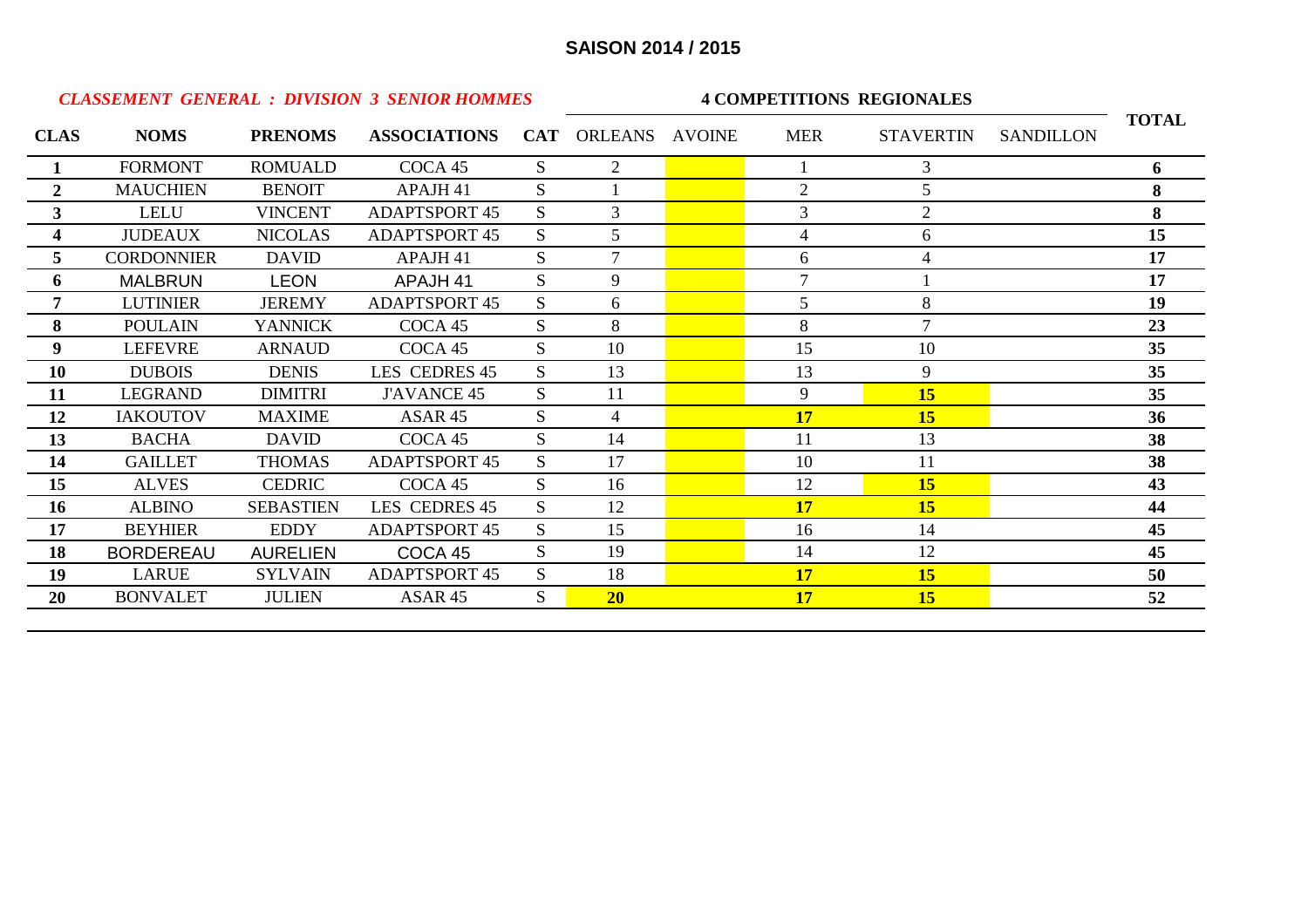| <b>CLASSEMENT GENERAL : DIVISION 3 VETERAN HOMMES</b> |                  |                    |                                 |   |                | <b>4 COMPETITIONS REGIONALES</b> |                  |                  |              |
|-------------------------------------------------------|------------------|--------------------|---------------------------------|---|----------------|----------------------------------|------------------|------------------|--------------|
| <b>CLAS</b>                                           | <b>NOMS</b>      | <b>PRENOMS</b>     | ASSOCIATIONS CAT ORLEANS AVOINE |   |                | <b>MER</b>                       | <b>STAVERTIN</b> | <b>SANDILLON</b> | <b>TOTAL</b> |
|                                                       | <b>MARIA</b>     | <b>GILLES</b>      | <b>ADAPTSPORT 45</b>            | V | 2              |                                  | $\overline{2}$   |                  | 5            |
| $\mathbf{2}^{\prime}$                                 | <b>RONGUET</b>   | <b>JEAN-MICHEL</b> | <b>ADAPTSPORT 45</b>            |   | 3              | 3                                | 5                |                  | 11           |
| $3^{\circ}$                                           | <b>LAINE</b>     | <b>SEBASTIEN</b>   | LES CEDRES 45                   |   | 4              | 5.                               | 3                |                  | 12           |
| 3 <sup>1</sup>                                        | <b>RODIER</b>    | <b>FREDERIC</b>    | <b>LES CEDRES 45</b>            |   | 5              | 4                                | 4                |                  | 13           |
| 5.                                                    | <b>MARLET</b>    | <b>JEAN-MICHEL</b> | LES CEDRES 45                   | V |                | $\overline{2}$                   | 15               |                  | 18           |
| 6                                                     | <b>PLUMEL</b>    | <b>JEAN-PIERRE</b> | <b>LES CEDRES 45</b>            | V | 6              | 6                                |                  |                  | 19           |
|                                                       | <b>VINAUGER</b>  | <b>VINCENT</b>     | <b>J'AVANCE 45</b>              | V | $\overline{7}$ | 14                               |                  |                  | 22           |
| 8                                                     | <b>SUARD</b>     | <b>JEAN-PIERRE</b> | <b>LES CEDRES 45</b>            | V | 11             | 8                                | 6                |                  | 25           |
| 9                                                     | <b>CONGNET</b>   | <b>JACKY</b>       | <b>J'AVANCE 45</b>              | V | 8              | 9                                | 9                |                  | 26           |
| 10                                                    | <b>ARRETEAU</b>  | <b>DOMINIQUE</b>   | <b>LES CEDRES 45</b>            | V | 10             | 10                               | 11               |                  | 31           |
| 11                                                    | <b>ROTY</b>      | <b>JEAN-LUC</b>    | <b>USEAB 37</b>                 | V | 9              | $\tau$                           | 15               |                  | 31           |
| 12                                                    | <b>TARTEREAU</b> | <b>PATRICK</b>     | COCA 45                         | V | 13             | 11                               | 13               |                  | 37           |
| 13                                                    | <b>MANDON</b>    | <b>HERVE</b>       | <b>ADAPTSPORT 45</b>            | V | 15             | 14                               | 8                |                  | 37           |
| 14                                                    | <b>HLADKY</b>    | ROLLAND            | <b>LES CEDRES 45</b>            |   | 12             | 12                               | 14               |                  | 38           |
| 15                                                    | <b>TREME</b>     | <b>PATRICE</b>     | <b>ADAPTSPORT 45</b>            |   | 14             | 13                               | 12               |                  | 39           |
| 16                                                    | <b>BUSSICHIA</b> | <b>FRANCK</b>      | <b>J'AVANCE 45</b>              | V | 15             | <b>14</b>                        | 10               |                  | 39           |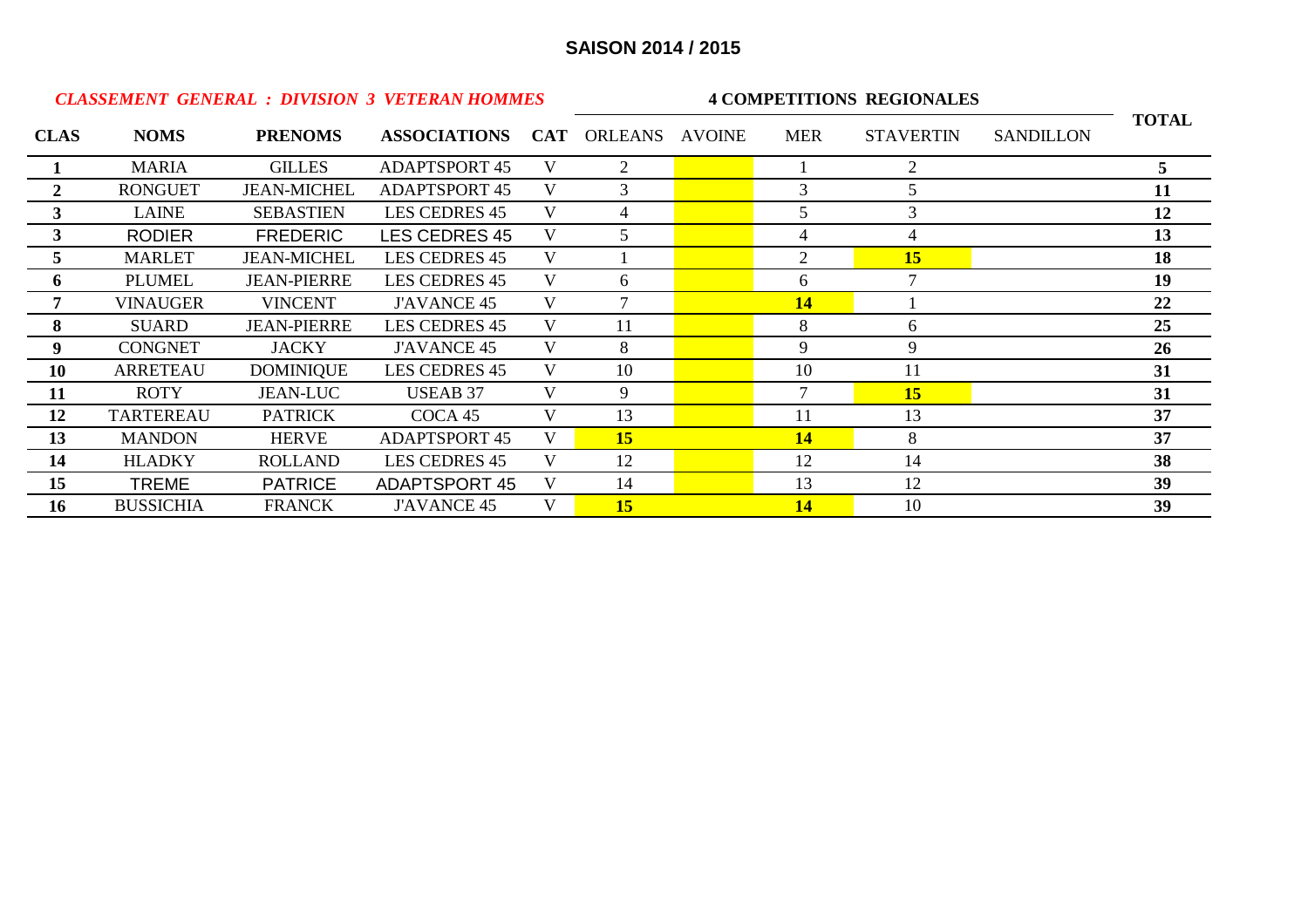|                         | <b>CLASSEMENT GENERAL : DIVISION 1 DAMES</b> |                   | <b>4 COMPETITIONS REGIONALES</b> |            |                |                         |                         |                                  |                  |                  |
|-------------------------|----------------------------------------------|-------------------|----------------------------------|------------|----------------|-------------------------|-------------------------|----------------------------------|------------------|------------------|
| <b>CLAS</b>             | <b>NOMS</b>                                  | <b>PRENOMS</b>    | <b>ASSOCIATIONS</b>              | <b>CAT</b> | <b>ORLEANS</b> | <b>AVOINE</b>           | <b>MER</b>              | <b>STAVERTIN</b>                 | <b>SANDILLON</b> | <b>TOTAL</b>     |
| 1                       | <b>PREVOST</b>                               | <b>CAROLINE</b>   | <b>ADAPTSPORT 45</b>             | S          |                |                         | 1                       |                                  |                  | $\mathbf{3}$     |
| $\overline{2}$          | <b>BADAIRE</b>                               | <b>PASCALE</b>    | ASAR 45                          | V          |                | 3                       | $\overline{2}$          | 3                                |                  | 8                |
| $\mathbf{3}$            | <b>BESNARD</b>                               | <b>AURELIE</b>    | LES CEDRES 45                    | S          |                | $\overline{\mathbf{4}}$ | $\overline{\mathbf{3}}$ | $\overline{2}$                   |                  | 9 <sup>°</sup>   |
| $\boldsymbol{4}$        | <b>BALDACCI</b>                              | <b>CHRISTELLE</b> | ASAR 45                          | V          |                | $\overline{2}$          | $\overline{\mathbf{3}}$ | 4                                |                  | 9                |
| 5                       | <b>COULLON</b>                               | <b>CHRISTELLE</b> | <b>J'AVANCE 45</b>               | V          |                | $\overline{\mathbf{4}}$ | $\overline{\mathbf{3}}$ | $\overline{5}$                   |                  | 12               |
|                         |                                              |                   |                                  |            |                |                         |                         |                                  |                  |                  |
|                         | <b>CLASSEMENT</b>                            | <b>VETERANS:</b>  | <b>D1 DAMES</b>                  |            |                |                         |                         | <b>4 COMPETITIONS REGIONALES</b> |                  |                  |
| <b>CLAS</b>             | <b>NOMS</b>                                  | <b>PRENOMS</b>    | <b>ASSOCIATIONS</b>              | <b>CAT</b> | <b>ORLEANS</b> | <b>AVOINE</b>           | <b>MER</b>              | <b>STAVERTIN</b>                 | <b>SANDILLON</b> | <b>TOTAL</b>     |
|                         | <b>PREVOST</b>                               | <b>CAROLINE</b>   | <b>ADAPTSPORT 45</b>             | S.         |                |                         | 1                       |                                  |                  | $\mathbf{3}$     |
| $\overline{2}$          | <b>BESNARD</b>                               | <b>AURELIE</b>    | <b>LES CEDRES 45</b>             | S.         |                | $\overline{4}$          | $\overline{3}$          | $\overline{2}$                   |                  | $\boldsymbol{9}$ |
| $\mathbf{3}$            |                                              |                   |                                  |            |                |                         |                         |                                  |                  |                  |
|                         | <b>CLASSEMENT</b>                            | <b>SENIORS</b> :  | <b>D1</b> DAMES                  |            |                |                         |                         | <b>4 COMPETITIONS REGIONALES</b> |                  | <b>TOTAL</b>     |
| <b>CLAS</b>             | <b>NOMS</b>                                  | <b>PRENOMS</b>    | <b>ASSOCIATIONS</b>              | <b>CAT</b> | <b>ORLEANS</b> | <b>AVOINE</b>           | <b>MER</b>              | <b>STAVERTIN</b>                 | <b>SANDILLON</b> |                  |
| 1                       | <b>BADAIRE</b>                               | <b>PASCALE</b>    | ASAR 45                          | V          |                | 3                       | $\overline{2}$          | 3                                |                  | 8                |
| $\boldsymbol{2}$        | <b>BALDACCI</b>                              | <b>CHRISTELLE</b> | ASAR 45                          | V          |                | $\overline{2}$          | 3 <sup>1</sup>          | $\overline{4}$                   |                  | 9                |
| $\overline{\mathbf{3}}$ | <b>COULLON</b>                               | <b>CHRISTELLE</b> | <b>J'AVANCE 45</b>               | V          |                | $\overline{\mathbf{4}}$ | 3                       | 5                                |                  | 12               |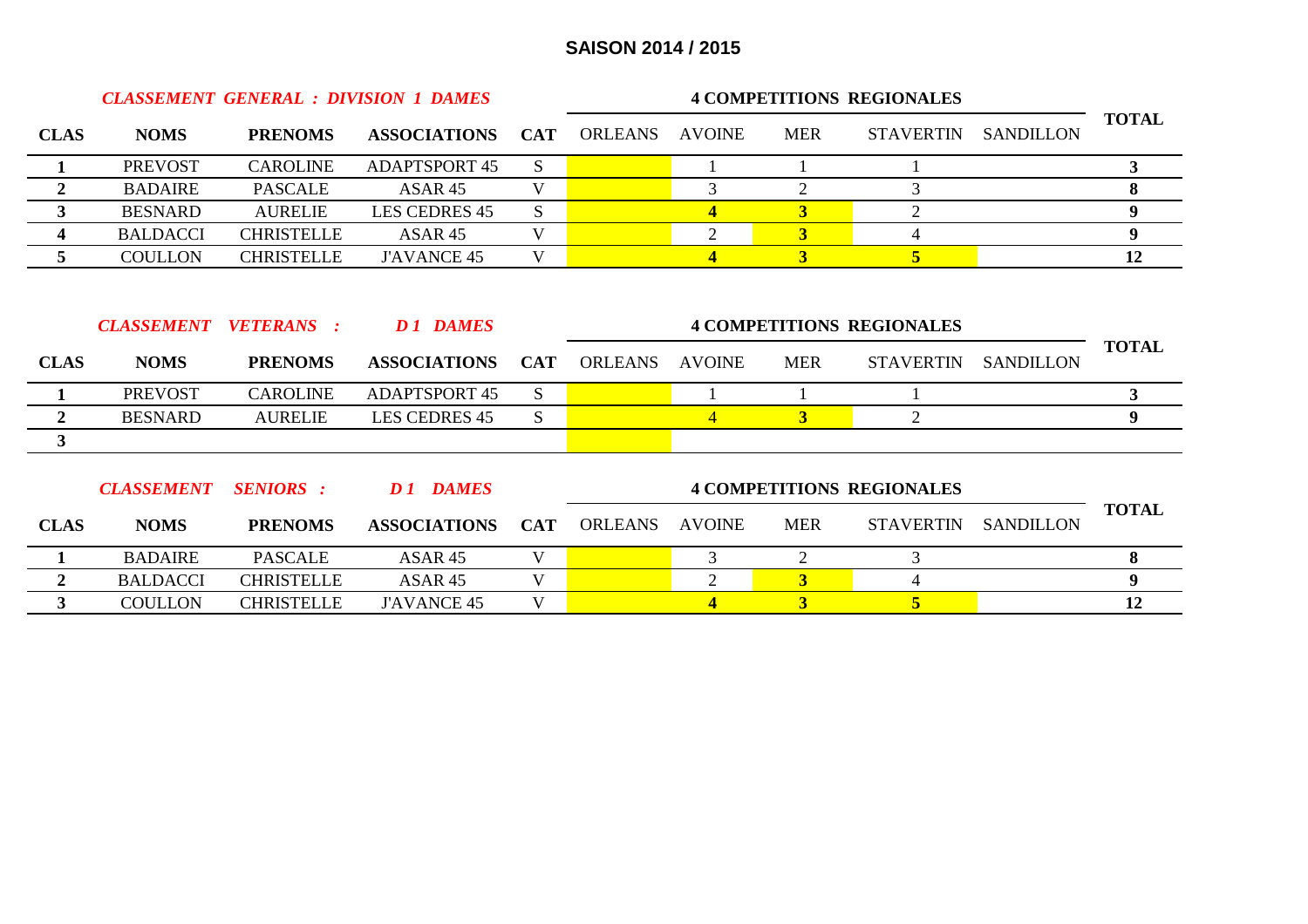|             |                 | <b>CLASSEMENT GENERAL : DIVISION 2 DAMES</b> |                     |              |                    | <b>4 COMPETITIONS REGIONALES</b> |            |                  |                  |              |
|-------------|-----------------|----------------------------------------------|---------------------|--------------|--------------------|----------------------------------|------------|------------------|------------------|--------------|
| <b>CLAS</b> | <b>NOMS</b>     | <b>PRENOMS</b>                               | <b>ASSOCIATIONS</b> |              | CAT ORLEANS AVOINE |                                  | <b>MER</b> | <b>STAVERTIN</b> | <b>SANDILLON</b> | <b>TOTAL</b> |
|             | <b>CHAMPION</b> | <b>EMILIA</b>                                | <b>ECLAIRCIE</b>    | S.           |                    |                                  |            |                  |                  |              |
|             | <b>DUCHON</b>   | <b>ARMELLE</b>                               | LES CEDRES 45       | S.           |                    | 3                                |            |                  |                  |              |
| 3           | PATRAUD         | <b>MARIE-HELENI</b>                          | COCA 45             | <sub>S</sub> |                    |                                  |            |                  |                  |              |
| 4           | <b>CHAMBRUN</b> | <b>ISABELLE</b>                              | LES CEDRES 45       | <sub>S</sub> |                    |                                  |            |                  |                  | 11           |
|             | <b>MARTIN</b>   | <b>JOSETTE</b>                               | <b>J'AVANCE 45</b>  |              |                    |                                  |            |                  |                  | 17           |
| 6           | <b>BLOIS</b>    | <b>SYLVIE</b>                                | LES CEDRES 45       |              |                    | 6                                |            |                  |                  | 18           |
|             | <b>DELVAL</b>   | <b>BRUNA</b>                                 | COCA 45             | S            |                    | $\overline{\tau}$                |            |                  |                  | 19           |
| 8           |                 |                                              |                     |              |                    |                                  |            |                  |                  |              |
| 9           |                 |                                              |                     |              |                    |                                  |            |                  |                  |              |
| 10          |                 |                                              |                     |              |                    |                                  |            |                  |                  |              |

|             | <b>CLASSEMENT</b> | <b>SENIORS</b> :            | <b>DAMES</b><br>D <sub>2</sub> |            | <b>4 COMPETITIONS REGIONALES</b> |   |            |                                  |                  |              |
|-------------|-------------------|-----------------------------|--------------------------------|------------|----------------------------------|---|------------|----------------------------------|------------------|--------------|
| <b>CLAS</b> | <b>NOMS</b>       | <b>PRENOMS</b>              | <b>ASSOCIATIONS</b>            |            | CAT ORLEANS AVOINE               |   | <b>MER</b> | <b>STAVERTIN</b>                 | <b>SANDILLON</b> | <b>TOTAL</b> |
|             | <b>CHAMPION</b>   | <b>EMILIA</b>               | <b>ECLAIRCIE</b>               | S.         |                                  |   |            |                                  |                  | 3            |
| 2           | <b>DUCHON</b>     | <b>ARMELLE</b>              | LES CEDRES 45                  | S          |                                  | 3 | 2          |                                  |                  |              |
| 3           | <b>PATRAUD</b>    | <b>MARIE-HELENI</b>         | COCA 45                        | S.         |                                  | 2 | 3          |                                  |                  | 9            |
| 4           | <b>CHAMBRUN</b>   | <b>ISABELLE</b>             | LES CEDRES 45                  | S.         |                                  | 4 | 4          |                                  |                  | 11           |
| 5.          | <b>DELVAL</b>     | <b>BRUNA</b>                | COCA <sub>45</sub>             | S          |                                  | 7 |            | 5.                               |                  | 19           |
| 6           |                   |                             |                                |            |                                  |   |            |                                  |                  |              |
| 7           |                   |                             |                                |            |                                  |   |            |                                  |                  |              |
|             |                   | <b>CLASSEMENT VETERANS:</b> | D 2 DAMES                      |            |                                  |   |            | <b>4 COMPETITIONS REGIONALES</b> |                  |              |
| <b>CLAS</b> | <b>NOMS</b>       | <b>PRENOMS</b>              | <b>ASSOCIATIONS</b>            | <b>CAT</b> | ORLEANS AVOINE                   |   | <b>MER</b> | <b>STAVERTIN</b>                 | <b>SANDILLON</b> | <b>TOTAL</b> |
|             | <b>MARTIN</b>     | <b>JOSETTE</b>              | <b>J'AVANCE 45</b>             | V          |                                  | 5 | 6          | 6                                |                  | 17           |
| 2           | <b>BLOIS</b>      | <b>SYLVIE</b>               | LES CEDRES 45                  | V          |                                  | 6 | 5          | 7                                |                  | 18           |
|             |                   |                             |                                |            |                                  |   |            |                                  |                  |              |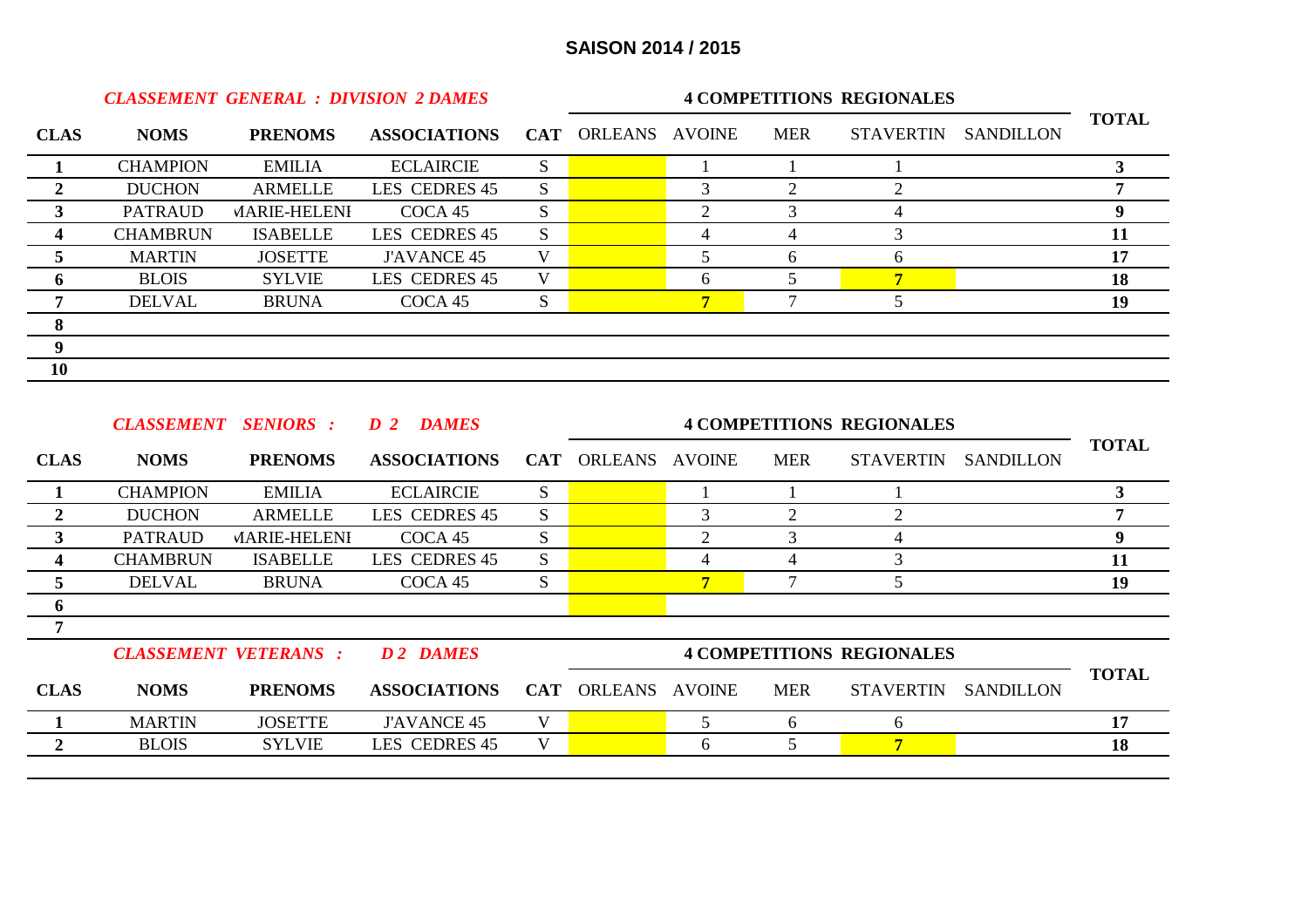*CLASSEMENT GENERAL : DIVISION 3 DAMES*

#### **4 COMPETITIONS REGIONALES**

| <b>CLAS</b>  | <b>NOMS</b>            | <b>PRENOMS</b>     | <b>ASSOCIATIONS</b>  |              | <b>CAT ORLEANS</b> | <b>AVOINE</b> | <b>MER</b>     | <b>STAVERTIN</b> | <b>SANDILLON</b> | <b>TOTAL</b>   |
|--------------|------------------------|--------------------|----------------------|--------------|--------------------|---------------|----------------|------------------|------------------|----------------|
|              | <b>BRULEY</b>          | <b>LAURIANE</b>    | COCA 45              | S.           |                    |               |                |                  |                  | 3 <sup>1</sup> |
| $\mathbf{2}$ | <b>MARECHAL</b>        | <b>MARIE-JOSEE</b> | ASAR 45              | <sub>S</sub> | 4                  |               | 4              | $\overline{2}$   |                  | 10             |
| 3            | <b>LAMOUREUX</b>       | <b>NOELLE</b>      | <b>ECLAIRCIE 41</b>  | V            | 3                  |               | 5              | 4                |                  | 12             |
| 4            | <b>GNANAPREGASSAME</b> | <b>ANNICK</b>      | COCA 45              | S            | 6                  |               | 3              | 3                |                  | 12             |
| 5            | <b>ANTOINE</b>         | <b>ISABELLE</b>    | APAJH 41             | S.           |                    |               | $\overline{2}$ | 6                |                  | 15             |
| 6            | <b>BOIN</b>            | <b>NATHALIE</b>    | <b>J'AVANCE 45</b>   | S.           | $\overline{2}$     |               | 7              | 7                |                  | <b>16</b>      |
|              | <b>KLIPPFEL</b>        | <b>DEBORAH</b>     | COCA <sub>45</sub>   | S            | 9                  |               | 6              |                  |                  | 20             |
| 8            | <b>CABOURG</b>         | <b>TIFFANY</b>     | COCA 45              | S            | 5                  |               | 8              | 8                |                  | 21             |
| 9            | <b>PRUDHOMME</b>       | <b>ISABELLE</b>    | <b>ADAPTSPORT 45</b> | V            | 8                  |               | 9              | 9                |                  | 26             |
| <b>10</b>    | <b>SWARTZ</b>          | <b>GINETTE</b>     | LES CEDRES 45        | V            | 10                 |               | 11             | 10               |                  | 31             |
| 11           | <b>COUDREAU</b>        | <b>NATHALIE</b>    | <b>USEAB 37</b>      | V            | 11                 |               | 10             | 14               |                  | 35             |
| 12           | <b>BOUTHIE</b>         | <b>BERANGERE</b>   | <b>J'AVANCE 45</b>   | S            | 13                 |               | 12             | 12               |                  | 37             |
| 13           | <b>LEMOULT</b>         | <b>SYLVIA</b>      | <b>ADAPTSPORT 45</b> | V            | 14                 |               | 13             | 11               |                  | 38             |
| 14           | <b>ALEXANDRE</b>       | <b>PAULINE</b>     | ASAR <sub>45</sub>   | S            | 12                 |               | <b>14</b>      | <b>14</b>        |                  | 40             |
| 15           | <b>BOULAIS</b>         | <b>CAROLINE</b>    | <b>ADAPTSPORT 45</b> | S            | 15                 |               | 14             | <b>14</b>        |                  | 43             |
|              |                        |                    |                      |              |                    |               |                |                  |                  |                |